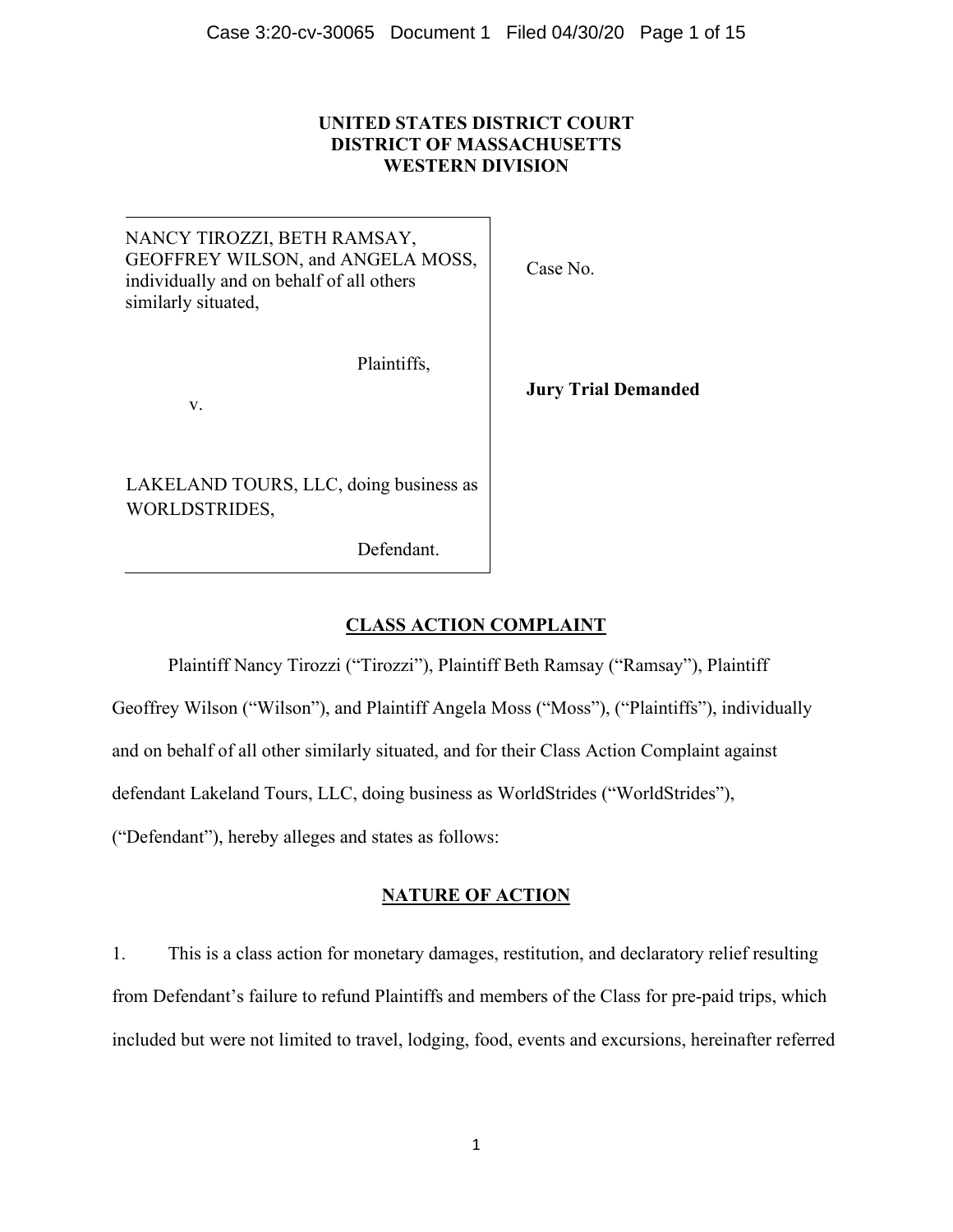to as "Trip(s), " and these "Trips" were cancelled, postponed or rescheduled due to the Coronavirus Pandemic/Covid-19 Pandemic ("the Covid-19 Pandemic").

#### **SUMMARY OF FACTS**

2. Defendant is the nation's largest accredited travel organization and offers, organizes, markets and sells Trips to over 400,000 students and their families per year, and generated revenues of over \$700 million over the twelve-month period ending December 30, 2019.

3. Plaintiffs and Defendant contracted for Defendant to provide specific Trips on specific dates, in exchange for a total price, which were paid in advance by Plaintiffs.

4. Beginning in or around 2019, Plaintiffs and members of the Class registered for Trips scheduled for 2020.

5. Beginning in or around 2019, Defendant began receiving money from Plaintiffs and members of the Class for pre-payment of Trips scheduled for 2020.

6. Despite their legal obligations to do so, Defendant has received millions of dollars in Trip pre-payments from Plaintiffs and members of the Class whose Trips were cancelled, rescheduled or postponed as a result of the Covid-19 Pandemic.

7. Defendant has failed to refund and is refusing to refund Plaintiffs and members of the Class the money they paid for Trips that were cancelled, rescheduled, or postponed.

### **THE PARTIES**

8. Plaintiff Nancy Tirozzi is a citizen of the Commonwealth of Massachusetts, residing at 40 Kendall Street, Granby, Massachusetts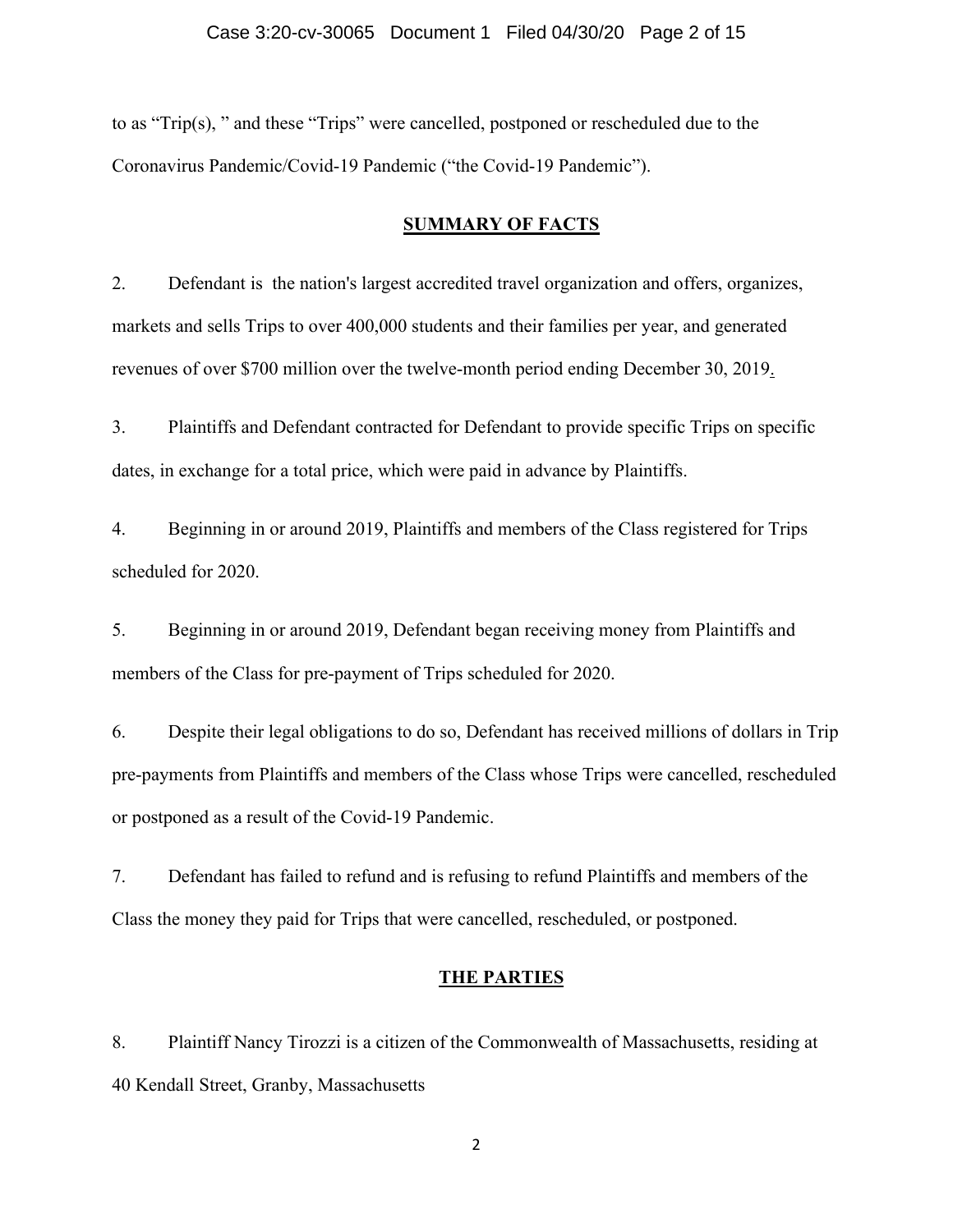#### Case 3:20-cv-30065 Document 1 Filed 04/30/20 Page 3 of 15

9. Plaintiff Beth Ramsay, is a citizen of the state of Washington, residing at 502 S. Georgia Street, Kennewick, Washington.

10. Plaintiff Dr. Geoffrey Wilson is a citizen of the state of Florida, residing at 9320 Reach Road, Rockville, Maryland.

11. Plaintiff Angela Moss is a citizen of the state of Michigan 4653 Madison Street, Dearborn Heights, Michigan.

12. Defendant Lakeland Tours, LLC, conducts its business as WorldStrides and maintains its principal place of business at 218 W. Water Street, Suite 400, Charlottesville, VA 22902.

#### **JURISDICTION AND VENUE**

13. This Court has original jurisdiction over this action pursuant to 28 U.S.C. § 1332(d) because (a) certain members of the proposed classes are citizens of a State or States different from any defendant, and (b) the amount in controversy exceeds five million dollars (\$5,000,000.00), exclusive of interest and costs.

14. Venue is proper in the Western Division of this district pursuant to 28 U.S.C. § 1391 because Plaintiff Terozzi resides in the Western Division of this district; and Defendant solicits business in this district and is subject to personal jurisdiction in this district.

### **CLASS ACTION ALLEGATIONS**

15. Plaintiffs brings this action, individually and on behalf of all others similarly situated, pursuant to Rule 23 of the Federal Rules of Civil Procedure.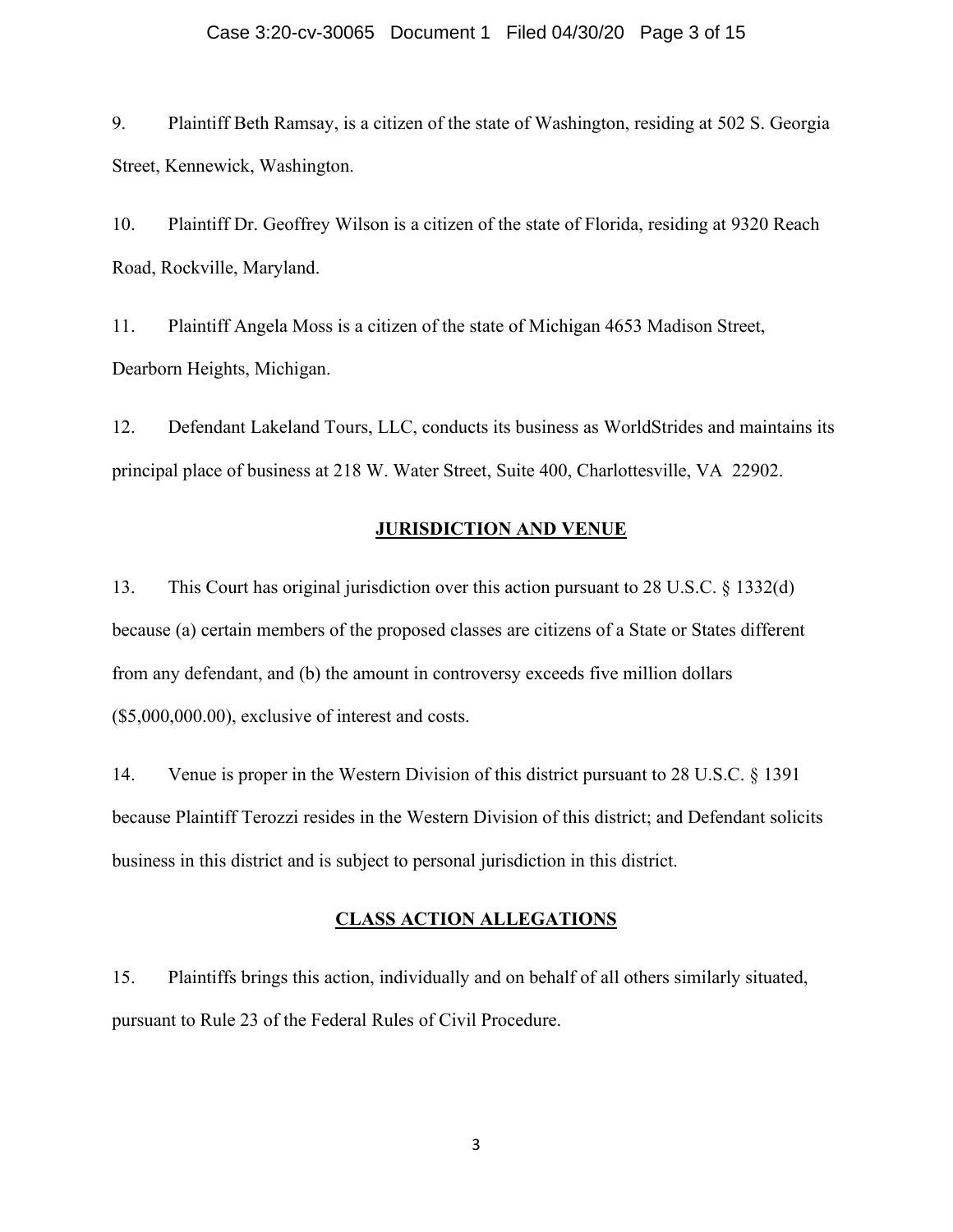16. This action satisfies the numerosity, commonality, typicality, adequacy, superiority, and all other requirements of Rule 23 of the Federal Rules of Civil Procedure.

# **PROPOSED CLASS**

17. Plaintiffs propose the following Class:

All persons residing in the United States who paid Defendant for 2020 Trips, which Defendants failed to provide, who did not receive a full cash refund equal to the total amount paid to Defendant.

18. Plaintiffs reserve the right to modify or amend the definitions of the proposed Class

before the Court determines whether certification is appropriate and as the Court may otherwise

allow.

19. Excluded from the proposed Class are the following:

a. Defendant and any entities in which Defendant has a controlling interest;

b. Any entities in which Defendant's officers, directors, or employees are employed and any of the legal representatives, heirs, successors, or assigns of Defendant;

c. The United States District Court Judge(s) to whom this action or any transferred action is assigned and any member of any such Judge's immediate family and any other judicial officer assigned to this action or any transferred action;

d. All persons or entities with claims against Defendant for personal injury, wrongful death, and/or emotional distress;

e. All persons or entities that properly execute and timely file a request for exclusion from any proposed class or classes; and

f. All governmental entities.

20. **Numerosity.** The members of the proposed Class are so numerous that joinder of all

members would be impracticable, consisting of hundreds or thousands of members and the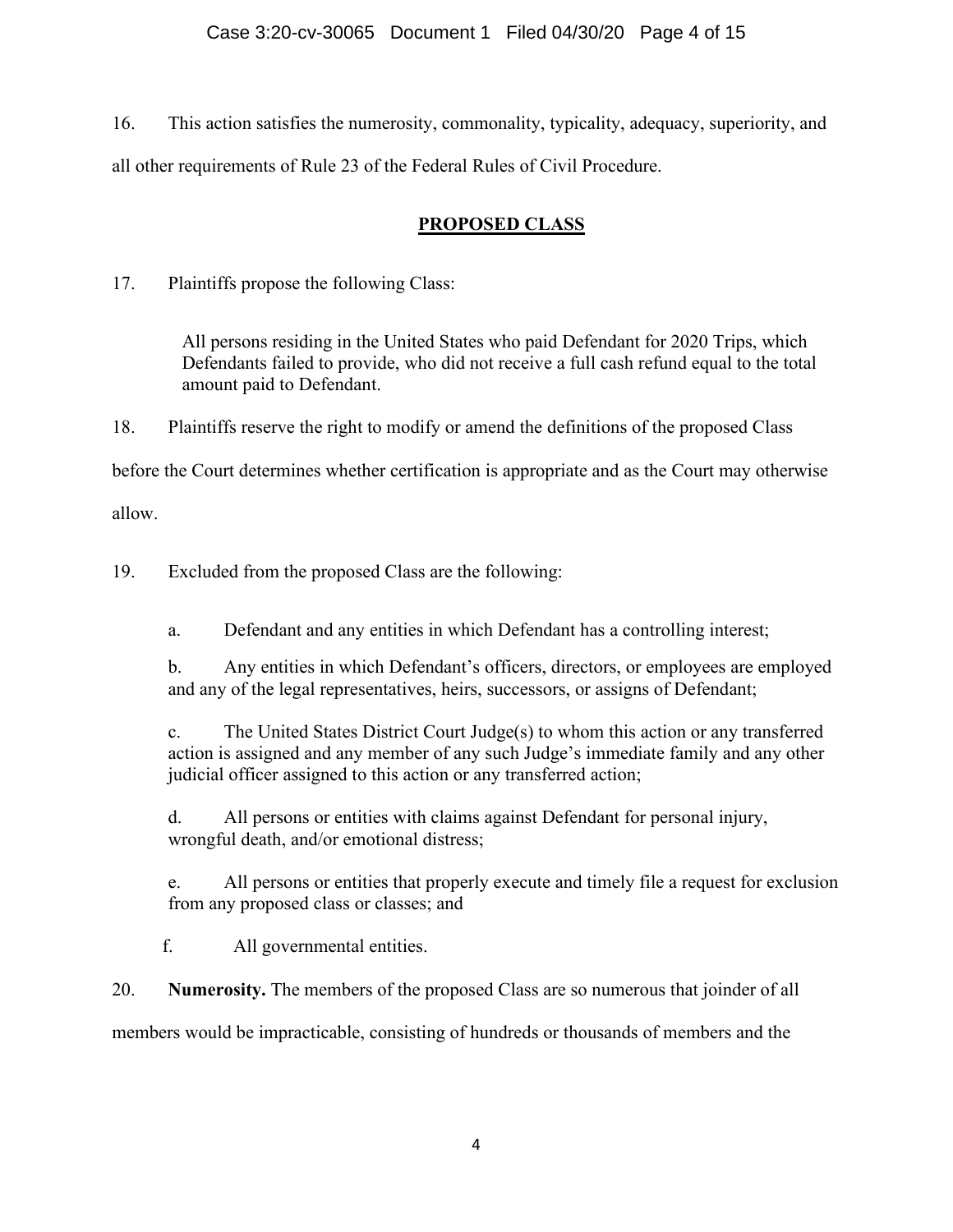identity of those persons is within the knowledge of and can be ascertained by resorting to

Defendant's records.

21. **Commonality.** There are questions of law and fact common to the proposed Class, which

predominate over any questions affecting the individual members of the proposed Class.

22. Among the questions of law and fact common to Class are whether:

a. Defendant received prepayment of the Trips from Plaintiffs and member of the Class;

b. Plaintiffs and members of the Class' Trips were cancelled, postponed or rescheduled;

c. Once Plaintiffs and members of the Class' Trips were cancelled, postponed, or rescheduled, Defendant failed to give Plaintiffs and members of the Class a cash refund equal to the total amounts paid to Defendant;

d. Defendant breached the agreements with Plaintiffs and members of the Class and/or the covenant of good faith and fair dealing through its failure to refund Plaintiffs and members of the Class a cash refund equal to the total amounts paid to Defendant;

e. Defendant had a duty to maintain and preserve the money prepaid by Plaintiffs and members of the Class and have wrongfully withheld Plaintiffs and the Class' prepaid funds and have converted these specific and readily identifiable prepaid funds;

f. Defendant has, without proper authorization, assumed and exercised the right of ownership and control over the prepaid funds from Plaintiffs and the members of the Class, in derogation and violation of the rights of Plaintiffs and the members of the Class without legal justification;

g. Defendant continues to retain the prepaid funds without the consent of Plaintiff or the members of the Class;

h. Defendant intends to permanently deprive Plaintiffs and the members the Class of some or all of the prepaid funds;

i. The prepaid funds were properly owned by Plaintiffs and the respective members of the Class, not by Defendant; and

j. Plaintiffs and the members of the Class are entitled to the immediate possession or repossession of the prepaid funds.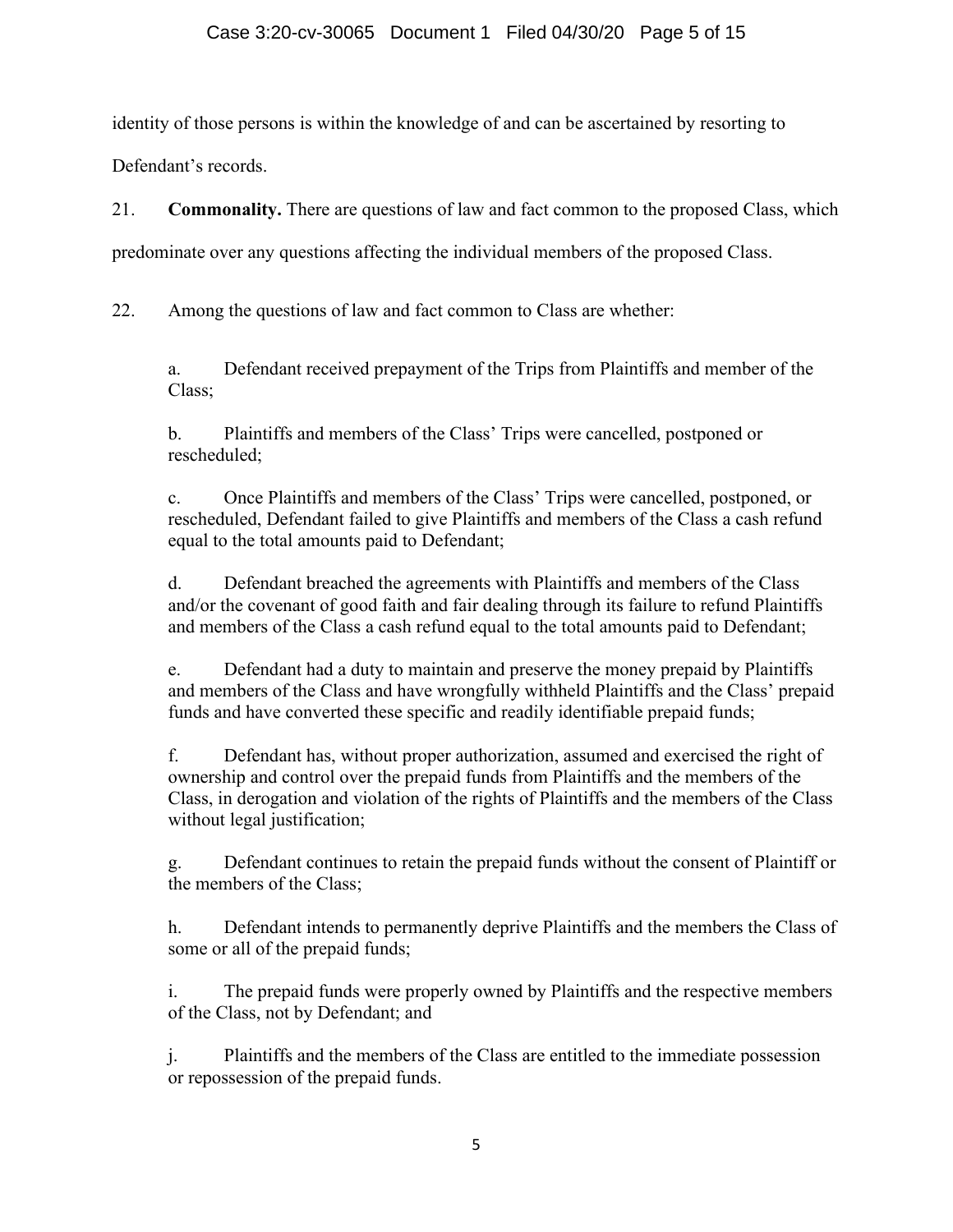#### Case 3:20-cv-30065 Document 1 Filed 04/30/20 Page 6 of 15

23. **Typicality.** Plaintiffs assert claims that are typical of the members of the Class, all of whom prepaid Defendant for Trips that were cancelled, postponed or rescheduled prior to their scheduled departure date and did not receive a full cash refund equal to the total amount paid.

24. **Adequacy of Representation.** Plaintiffs are adequate representatives of the Class because Plaintiffs' claims fit within the proposed Class definition and Plaintiffs' interests do not conflict with the interests of the members of the proposed Class. Plaintiffs are passionate about this litigation personally and will prosecute this action vigorously for the benefit of the members of the Class. Plaintiffs are represented by experienced and able attorneys from coordinated law firms that will collectively and jointly serve as class counsel. Class counsel has litigated numerous class actions, and Plaintiffs' counsel intends to prosecute this action vigorously for the benefit of the members of the Class. Plaintiffs' counsel and class counsel can fairly and adequately protect the interests of all members of the Class.

25. **Superiority of Class Action.** The class action is the best available method for the efficient adjudication of the issues raised herein because individual litigation of each proposed Class member's claims would be impractical and unduly burdensome to the courts. Plaintiffs and the members of the proposed Class have suffered irreparable harm as a direct or proximate result of Defendant's breaches and violations as described herein. Because of the size of the claims of most proposed Class members, standing alone, would be *de minimis*, such Class members could not afford to seek legal redress for the breaches and violations described herein. Without the class action vehicle, the Class members would have no reasonable remedy and would continue to suffer losses as Defendant continues to engage in the breaches and violations described herein; moreover, Defendant would be unjustly permitted to retain the pecuniary benefits it received and continues to receive from its violations of the law. Furthermore, individual litigation of each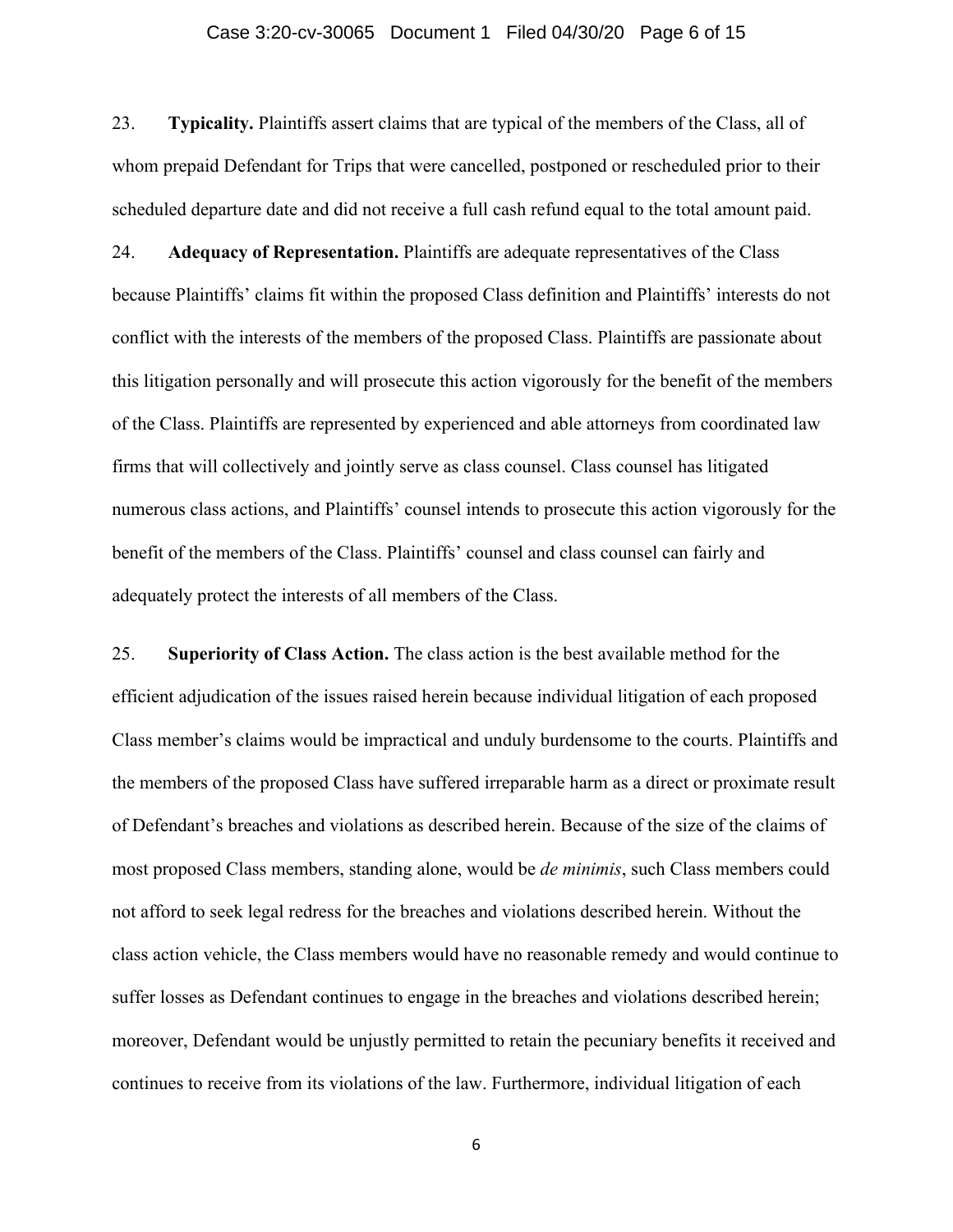#### Case 3:20-cv-30065 Document 1 Filed 04/30/20 Page 7 of 15

proposed Class member's claims has the potential to result in inconsistent or contradictory judgments. A class action in this case presents fewer management problems and provides the benefits of single adjudication, economies of scale, and comprehensive supervision by a single court. There will be no difficulty in management of this action as a class action.

26. **Injunctive and/or Declaratory Relief.** Defendant's acts and omissions are uniform as to Plaintiffs and all members of the proposed Class. Defendant has refused to act on grounds that apply generally to Plaintiffs and all members the Class, such that final injunctive relief and/or declaratory relief is appropriate with respect to the Class as a whole.

### **COMMON FACTUAL ALLEGATIONS**

27. Defendant is in the business of offering, marketing, organizing and selling Trips to over 400,000 students, their families, and educators per year, generating over \$700 million in revenue.

28. Over the past year, Defendant collected hundreds of millions of dollars, in advance, from hundreds of thousands of students and their families, including Plaintiffs and members of the Class, for these Trips.

29. Defendant failed to provide many of these Trips scheduled for 2020, including the Trips of Plaintiffs and members of the Class.

30. Many of these Trips were cancelled, postponed, or rescheduled without the authorization or consent of Plaintiffs and members of the Class.

31. Defendant has failed to refund Plaintiffs and the members of the Class the amounts prepaid for these Trips.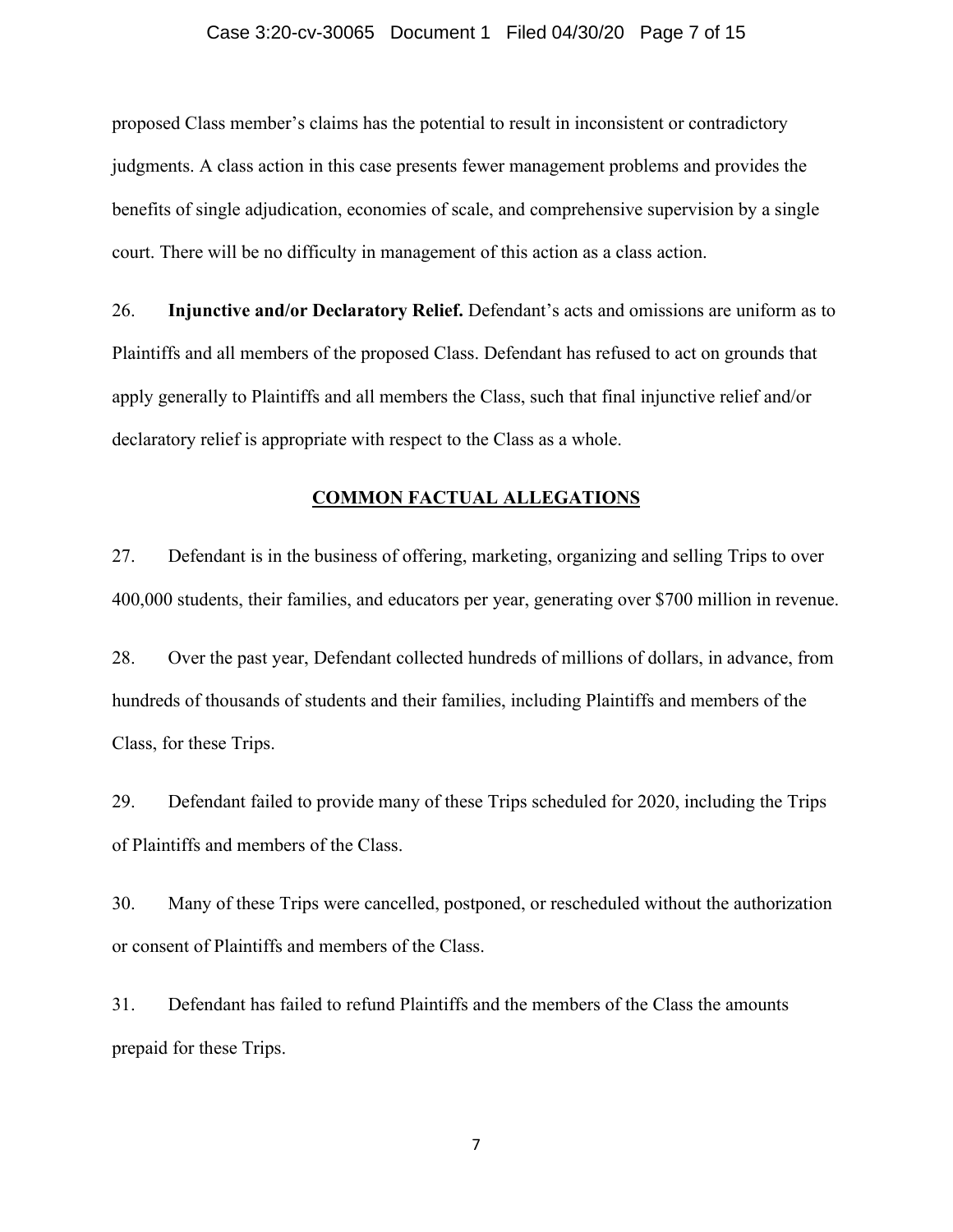32. As a result of Defendant's breaches of their agreements with customers, Defendant has improperly deprived Plaintiffs and the members of the Class of significant funds, causing ascertainable monetary loss and damages.

#### **PLAINTIFF-SPECIFIC FACTS**

### **PLAINTIFF TIROZZI**

33. In or around June 2019, Plaintiff Nancy Tirozzi ("Tirozzi") signed her minor daughter up for a WorldStrides Trip to Florida from April 18, 2020 thru April 23, 2020, via Defendant's website, worldstrides.com, for the price of \$2,198.00.

34. On or about June 5, 2019 through February 4, 2020, Defendant received payments from Tirozzi totaling \$2,198.00 for her daughter's Trip.

35. Due to the Covid-19 Pandemic, Tirozzi's daughter's Trip did not take place as scheduled.

36. Defendant failed to provide the bargained-for Trip.

37. Without Tirozzi's agreement or consent, her daughter's Trip was rescheduled to June 2020.

38. After learning that the Trip would not take place as scheduled, on or about April 3, 2020, Tirozzi informed Defendant, in writing, that she wanted a refund.

39. Despite the demand of Tirozzi for a refund, Defendant has refused to refund Tirozzi \$2,198.00, the amount she paid Defendant for the Trip.

40. To date, Tirozzi has not received any refund from Defendant.

### **PLAINTIFF RAMSAY**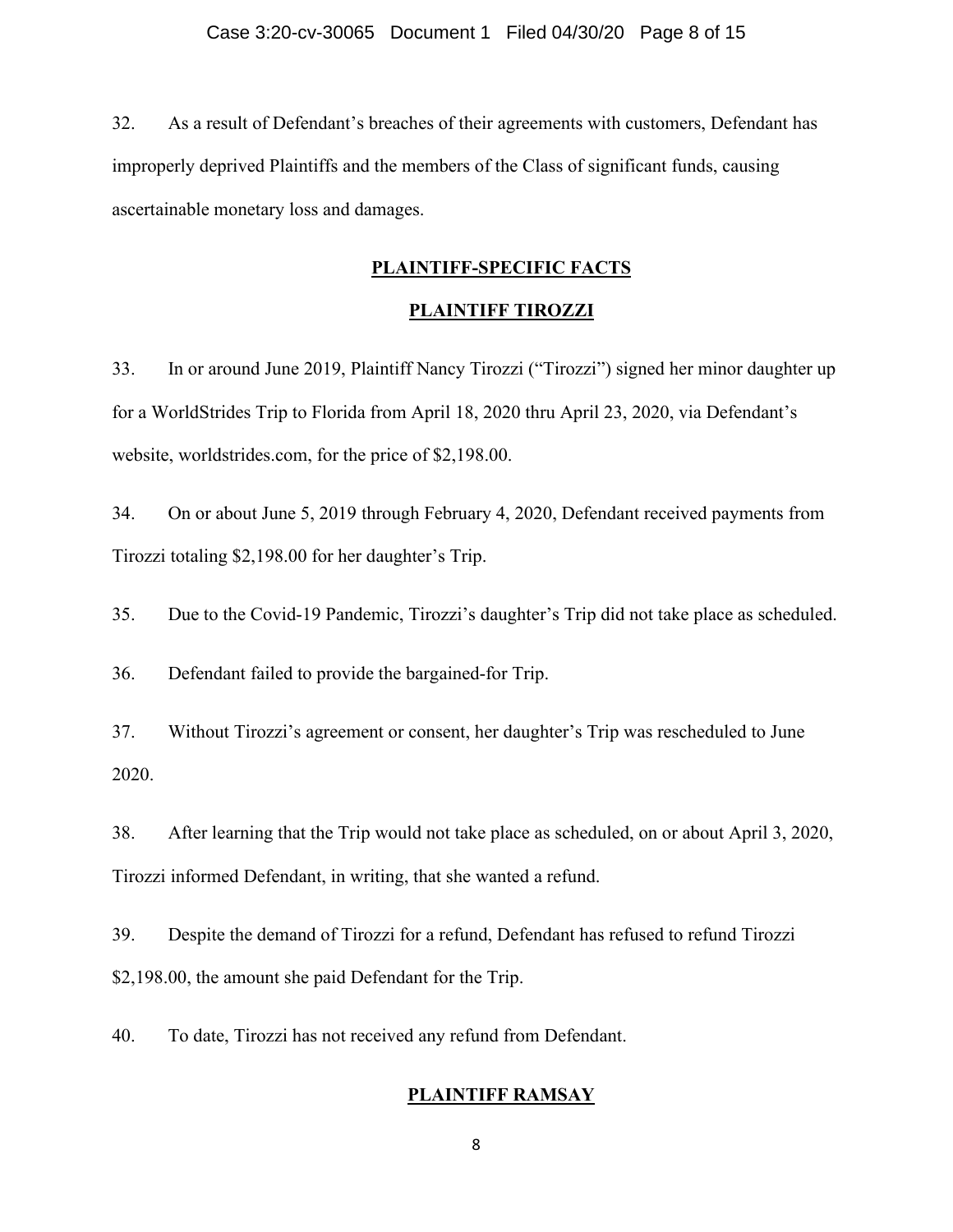#### Case 3:20-cv-30065 Document 1 Filed 04/30/20 Page 9 of 15

41. In or around May 2019, Plaintiff Beth Ramsay ("Ramsay") signed her minor son Michael up for a WorldStrides Trip to Washington, D.C. from April 6, 2020 thru April 10, 2020 via Defendant's website, worldstrides.com, for the price of \$2,575.00.

42. On or about May 9, 2019 through January 22, 2020, Defendant received payments from Ramsay totaling \$2,575.00 for her son's Trip.

43. Due to the Covid-19 Pandemic, Ramsay's son's Trip did not take place as scheduled.

44. Defendant failed to provide the bargained-for Trip.

45. Without Ramsay's agreement or consent, her son's Trip was rescheduled to the spring of 2021.

46. After learning that the Trip would not take place and had been rescheduled, on or about March 18, 2020, Ramsay informed Defendant, in writing, that she wanted a refund.

47. Despite the demand of Ramsay for a refund, the Defendant has refused to refund Ramsay \$ 2,575.00, the amount she paid the Defendant for the Trip.

48. To date, Ramsay has not received any refund from Defendants.

### **PLAINTIFF WILSON**

49. In or around May 2019, Plaintiff Wilson signed up his minor son for a WorldStrides trip to Italy from April 9, 2020 thru April 16, 2020 via Defendant's website, worldstrides.com, for the price of \$3,850.00.

50. In or around May 2019 through approximately February 2020, Defendant received payments from Wilson totaling \$3,850.00 for his son's Trip.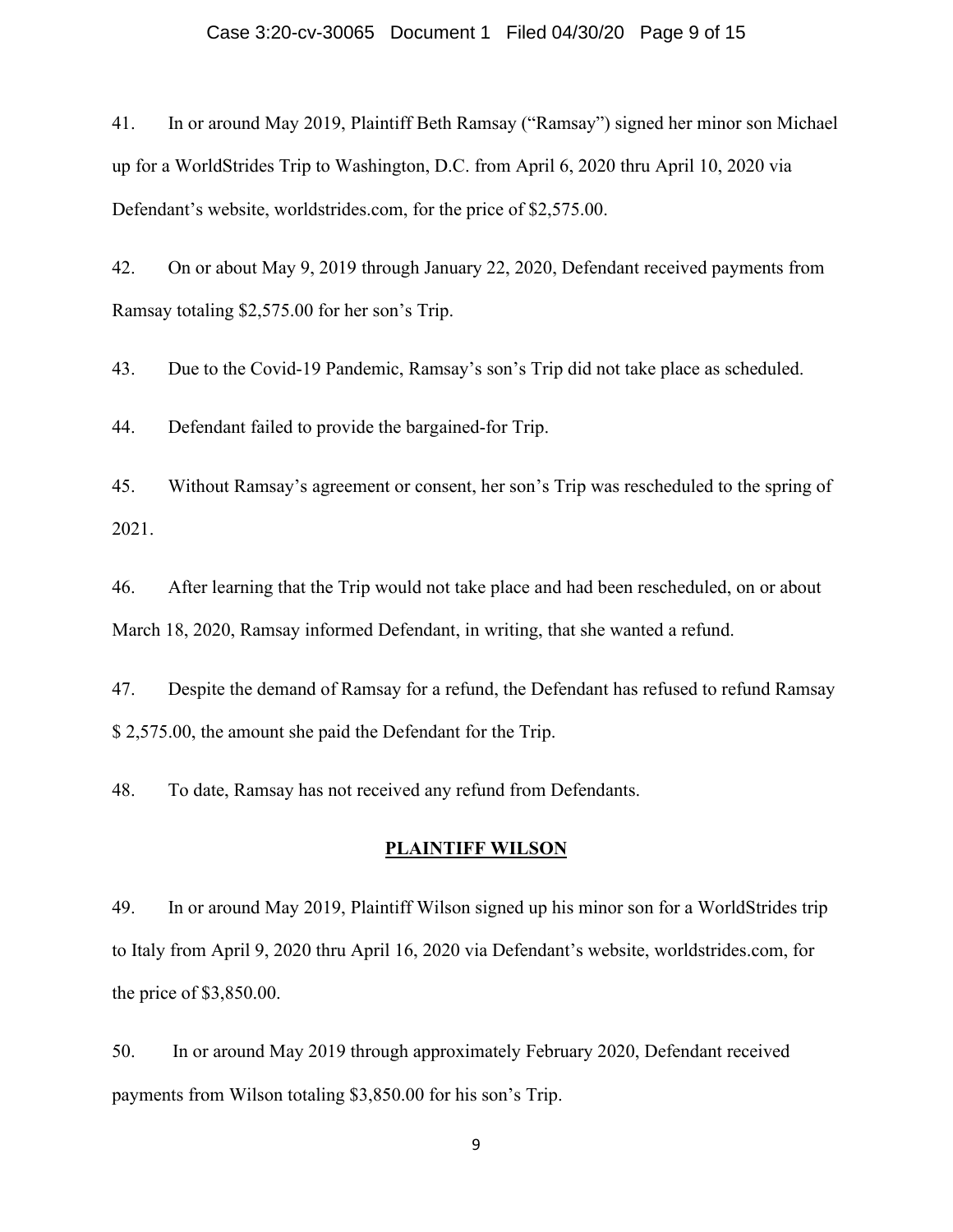#### Case 3:20-cv-30065 Document 1 Filed 04/30/20 Page 10 of 15

51. Due to the Covid-19 Pandemic, Wilson's son's Trip did not take place as scheduled.

52. Defendant failed to provide the bargained-for Trip.

53. After learning that his son's Trip would not take place as scheduled, in or around April 2020, Wilson informed Defendant, in writing, that he wanted a refund.

54. In or around April 2020, Wilson filed a complaint with the Better Business Bureau against the Defendant WorldStrides.

55. Despite the demand of Wilson for a refund, Defendant has refused to refund Wilson \$3,850.00, the amount he paid Defendant for the Trip.

56. To date, Wilson has not received any refund from Defendants.

## **PLAINTIFF MOSS**

57. In or around May 2019, Plaintiff Angela Moss ("Moss") signed her minor son and minor daughter up for a WorldStrides Trip to Washington, D.C. from May 12, 2020 thru May 15, 2020 via Defendant's website, worldstrides.com, for \$849.00 each and the total price of \$1,698.00.

58. In or around May 2019 through around January 2020, Defendant received payments from Moss totaling \$1,698.00 for Moss' son and daughter's Trip.

59. Due to the Covid-19 Pandemic, Moss' son and daughter's Trip did not take place as scheduled.

60. Without Moss' agreement or consent, her son and daughter's Trip was cancelled.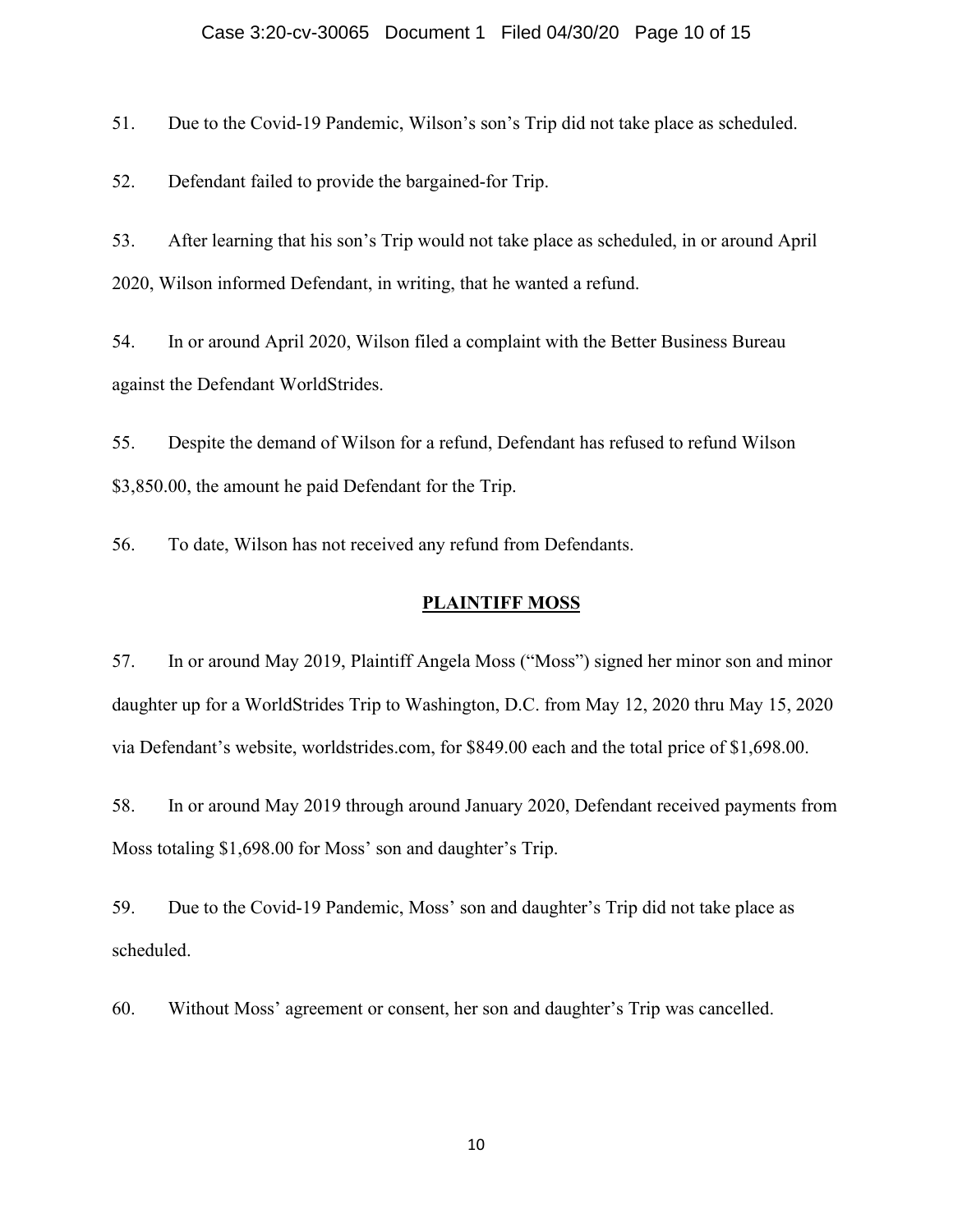61. After learning that the Trip would not take place as scheduled, Moss informed Defendant that she wanted a refund.

62. Despite the demand of Moss for a refund, Defendant has refused to refund Moss \$1,698.00, the amount she paid Defendant for her son and daughter's Trip.

63. To date, Moss has not received any refund from Defendants.

### **COUNT ONE Breach of Contract (On Behalf of Plaintiffs and the Class)**

64. Plaintiffs repeat and incorporate by reference the allegations contained in the foregoing paragraphs of this Class Action Complaint as if fully set forth herein.

65. Plaintiffs and Defendant contracted for Defendant to provide specific Trips on specific dates in exchange for a total price, which was paid, in advance, by Plaintiffs.

66. Defendant has similarly contracted with other customers, including the members of the Class, for Trips, in exchange for a total price, which was paid, in advance, by other consumers and members of the Class.

67. Defendant has materially breached its contracts with Plaintiffs and its agreements with other consumers, including the members of the Class.

68. Defendant materially breached its contracts with Plaintiffs and members of the Class by failing to provide the Trips for which Plaintiffs and members of the Class pre-paid, and the Plaintiffs have suffered direct and consequential financial damage, harm and detriment.

69. Defendant is liable for the damages, including monetary losses, suffered by Plaintiffs and the Class as a result of Defendant's breach.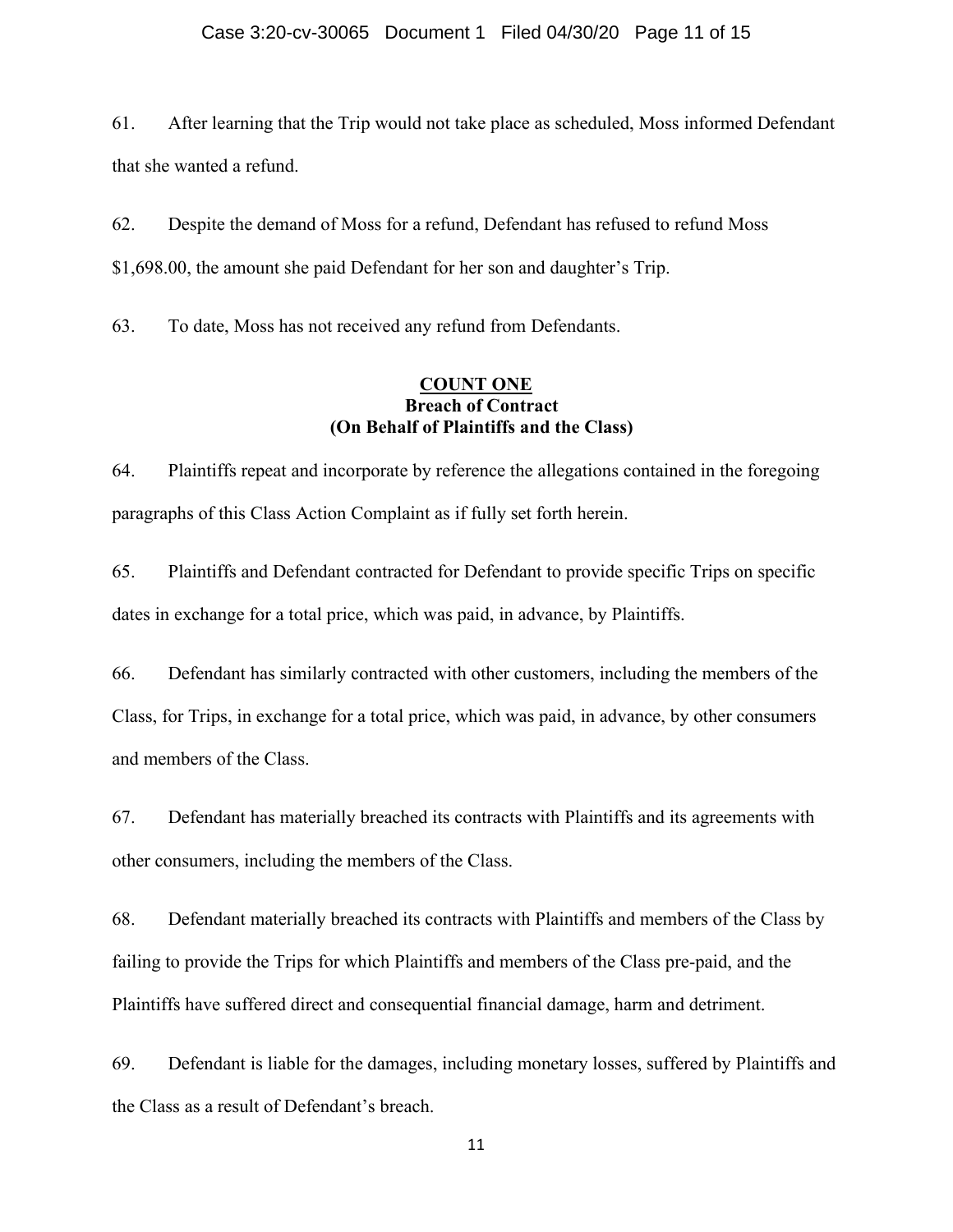### **COUNT TWO Breach of Duty of Good Faith & Fair Dealing (On Behalf of Plaintiffs and the Class)**

70. Plaintiffs repeat and incorporate by reference the allegations contained in the foregoing paragraphs of this Class Action Complaint as if fully set forth herein.

71. The covenant of good faith and fair dealing is an element of the agreements between Plaintiffs and Defendant, as well as the agreements between Defendant and other consumers, including the members of the Class. In connection with the execution and performance of obligations under an agreement, the covenant of good faith and fair dealing means preserving the spirit – not merely the letter – of the bargained-for agreement. Stated differently, the parties to an agreement are mutually obligated to comply with the substance of their agreement in addition to its form. Evading the spirit of the bargain and abusing the power to specify terms constitute examples of bad faith in the execution and performance of obligations under an agreement.

72. By failing to fully refund Plaintiffs and members of the Class the amounts pre-paid for Trips that were cancelled, rescheduled or postponed, Defendant has breached the covenant of good faith and fair dealing with respect to Plaintiffs and other consumers, including the members of the Class.

73. Plaintiffs and other consumers who pre-paid Defendant for Trips, including the members of the Class, have performed all or substantially all of the obligations imposed upon them under the relevant agreements.

74. Plaintiffs and the members of the Class have sustained damages, including monetary losses, as a direct and proximate result of Defendant's breaches of the covenant of good faith and fair dealing.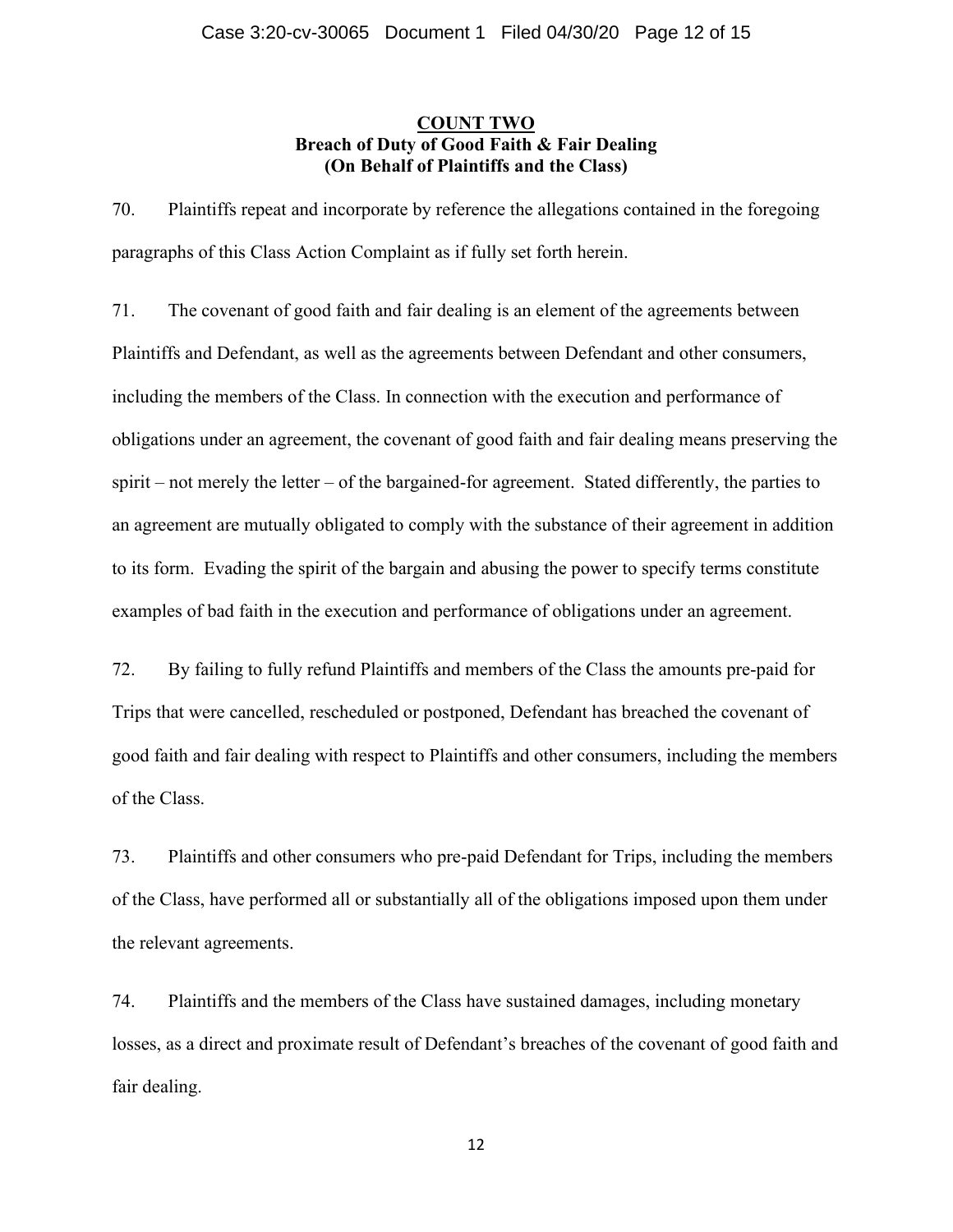75. Defendant is liable for the damages, including monetary losses, suffered by Plaintiffs and members of the Class as a result of Defendant's breach of the covenant of good faith and fair dealing.

### **COUNT THREE Conversion (On Behalf of Plaintiffs and the Class)**

76. Plaintiffs repeat and incorporate by reference the allegations contained in the foregoing paragraphs of this Class Action Complaint as if fully set forth herein.

77. Plaintiff and the other members of the Class have an undisputed right to immediate refunds of the amounts they have pre-paid for Trips that were cancelled, rescheduled or postponed.

78. Defendant wrongfully exercised control over, or intentionally interfered with, the rights of Plaintiffs and other members of the Class by refusing to grant, upon demand, immediate refunds of, and unlawfully retaining, the amounts Plaintiffs and the other members of the Class have pre-paid for Trips that were cancelled, rescheduled or postponed.

79. Defendant has converted and wrongfully deprived Plaintiffs and members of the Class of the right to their property, in this case, the amounts they have pre-paid for Trips that were cancelled, rescheduled or postponed.

80. Plaintiffs and the members of the Class have sustained damages, including monetary losses, as a direct and proximate result of Defendant's wrongful conversion of the prepaid funds.

81. Because of Defendant's wrongful conversion of the prepaid funds, Defendant is liable for damages, including all amounts wrongfully converted, and costs permitted by law.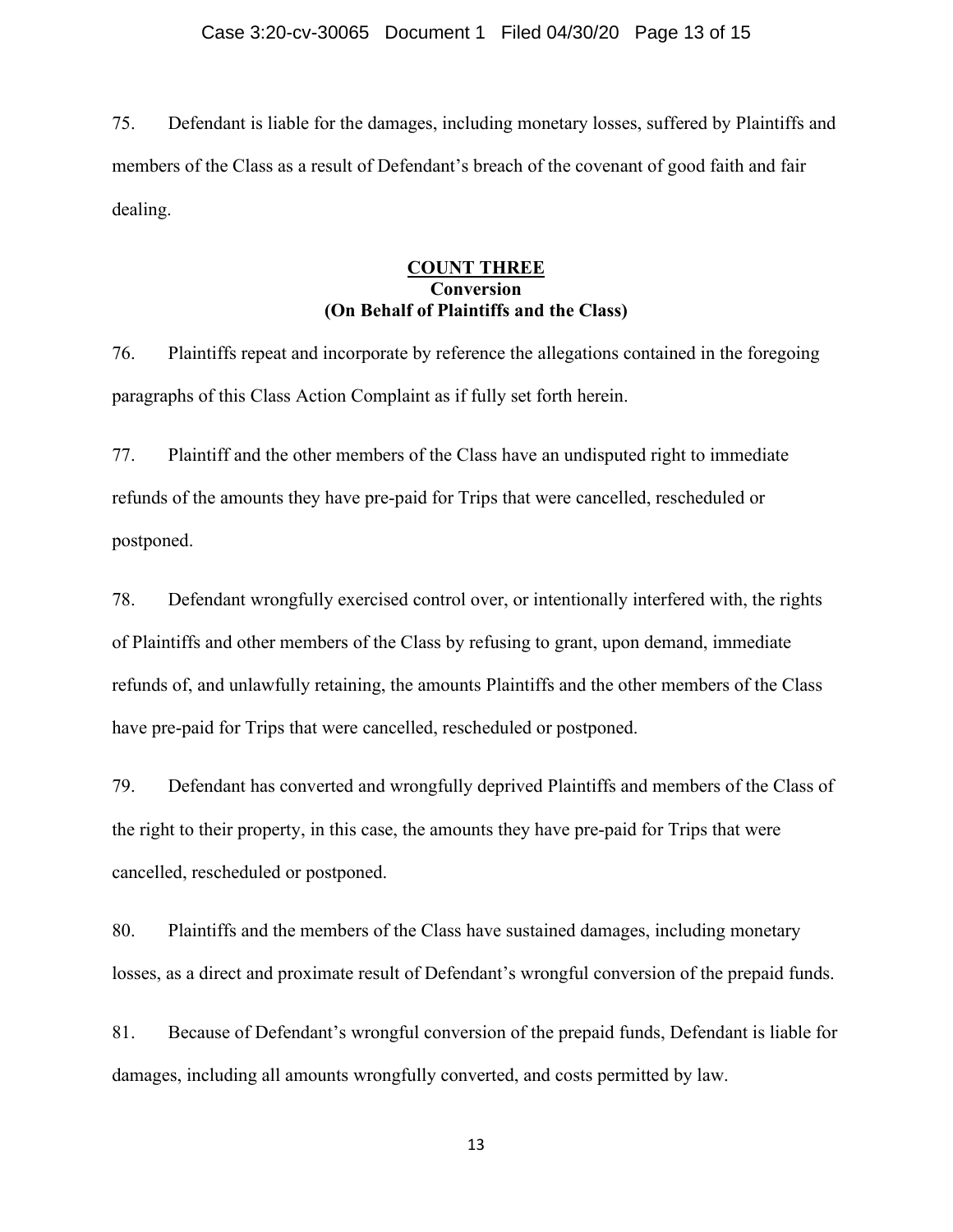# **PRAYER FOR RELIEF**

WHEREFORE, Plaintiffs, individually and on behalf of all other similarly situated,

including the members of the Class respectfully requests the following relief:

- a. An Order declaring that this action is a proper class action, certifying the Class as defined herein and pursuant to Rule 23 of the Federal Rules of Civil Procedure, designate Plaintiffs as Class Representative and appointing the undersigned counsel as Class Counsel;
- b. A judgment awarding Plaintiffs and the members of the Class compensatory, consequential, and statutory damages, as applicable;
- c. A judgment awarding Plaintiffs and members of the Class, restitution of all pre-paid funds charged/received by Defendants;
- d. A judgment awarding Plaintiffs and members of the Class actual damages;
- e. A judgment awarding Plaintiffs and members of Class equitable monetary relief;
- f. A judgment awarding Plaintiffs and members of the Class reasonable attorneys' fees, costs, and expenses;
- g. An Order declaring that Defendants are obligated to pay both prejudgment and post-judgment interest on any amounts awarded; and
- h. An Order granting such other and further relief as the Court deems just and proper under the circumstances

# **DEMAND FOR JURY TRIAL**

Plaintiffs, individually and on behalf of all other similarly situated, hereby demand a trial by jury as to all issues.